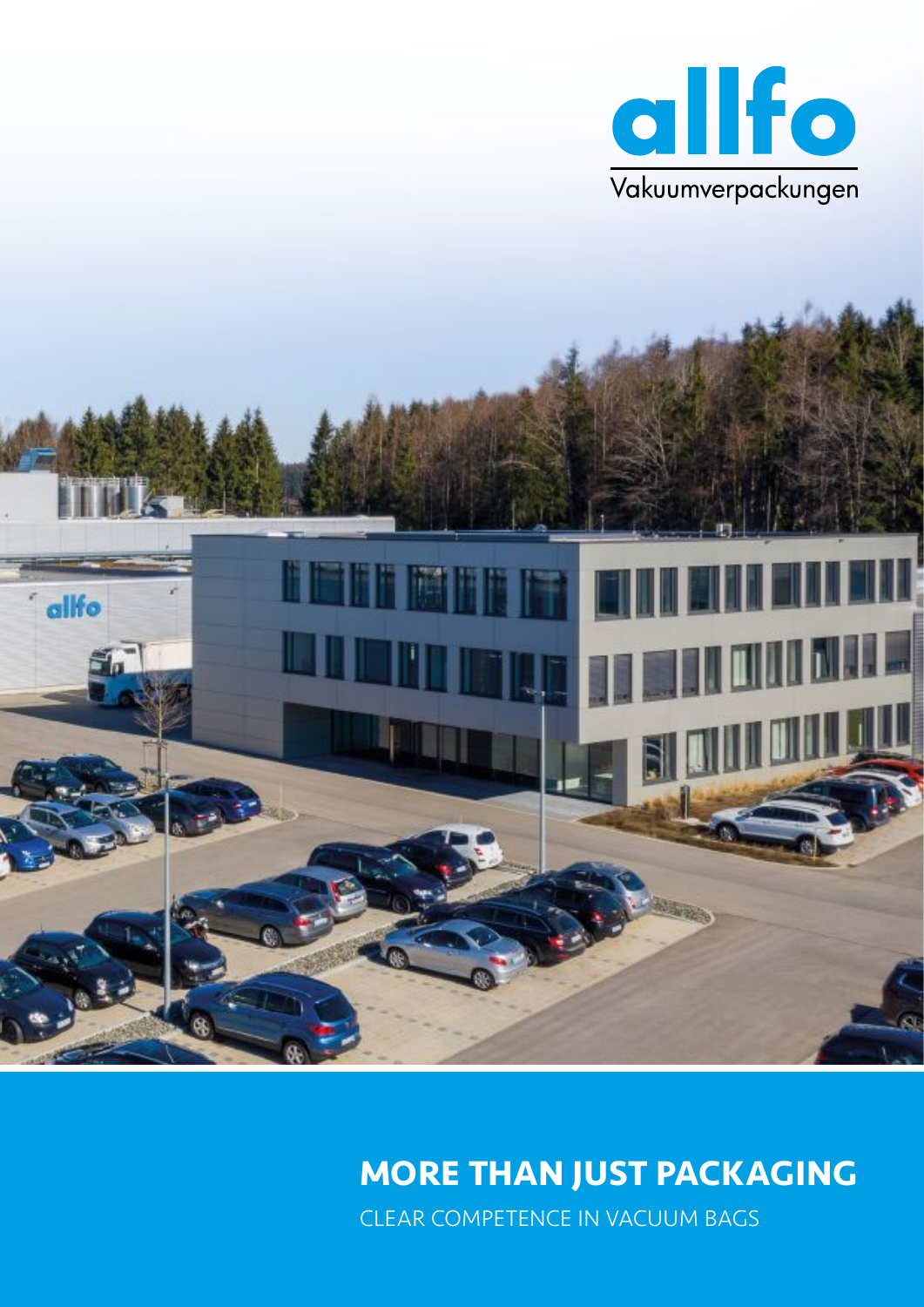# STANDARD PRODUCTS IN STOCK

| <b>Vacuum bags</b><br>always available            | <b>Material</b>                   | <b>Sizes</b>                                |
|---------------------------------------------------|-----------------------------------|---------------------------------------------|
| Side seal bag<br>Front side / Reverse side        |                                   |                                             |
| transparent / transparent                         | PA / PE                           | Min 100 x 160 mm<br>Max 500 x 700 mm        |
| transparent / black                               | PA / PF                           | Min 150 x 300 mm<br>Max 250 x 350 mm        |
| transparent / silver                              | PET / PE                          | 200 x 300 mm                                |
| transparent / gold                                | PET / PE                          | 200 x 300 mm                                |
| silver/ silver                                    | PET / PE                          | Min 150 x 200 mm<br>Max 400 x 600 mm        |
| Chequered bag transpa-<br>rent / blue, red, green | PA / PE                           | Min 130 x 260 mm<br>Max 210 x 260 mm        |
| Cook-in bag 121°<br>Side seal bag                 | OPA / PP                          | Min 150 x 200 mm<br>Max 400 x 600 mm        |
| Cook-in bag 115°<br>Tubular bag                   | PA / PE                           | Min 150 x 200 mm<br>Max 400 x 600 mm        |
| Tubular bag                                       | PA / PE                           | Min 75 x 200 mm<br>Max 400 x 600 mm         |
| Shrinkbag                                         | PA/<br><b>PVDC</b><br><b>FVOH</b> | Min 90 x 200 mm<br>Max 450 x 800 mm         |
| Stand-up pouch                                    | PA / PE                           | Min 110 x 185/70 mm<br>Max 205 x 310/120 mm |
| FleeceVak<br>Embossed bag                         | PA / PE                           | Min 160 x 250 mm<br>Max 300 x 400 mm        |

### SPECIAL SIZES AND **OPTIONS**

| Vacuum bags<br><b>Range and options</b>                                         | <b>Material</b>        | <b>Thicknesses</b><br><b>Sizes</b>                       |
|---------------------------------------------------------------------------------|------------------------|----------------------------------------------------------|
| Side seal bag                                                                   | PA / PF                | $65 - 220 \mu$<br>Min 100 x 150 mm<br>Max 600 x 1200 mm  |
| Tubular bag                                                                     | PA / PE                | $60 - 150 \mu$<br>Min 75 x 200 mm<br>Max 1300 x 1000 mm  |
| Multilayer bag                                                                  | PA / PE<br><b>FVOH</b> | $50 - 180 \mu$<br>Min 250 x 200 mm<br>Max 1300 x 1000 mm |
| Shrinkbag                                                                       | <b>FVOH</b>            | $45 - 100 \mu$<br>Min 90 x 200 mm<br>Max 600 x 900 mm    |
| VakTape<br>(Opening device)                                                     | PA / PE                | $75 - 130 \mu$<br>Min 100 x 150 mm<br>Max 600 x 600 mm   |
| HookVak<br>(Reclosure, Velcro) or<br>Zipper Stand-up pouch<br>and side seal bag | PA / PE<br>PET / PE    | $90 - 150 \mu$<br>Min 100 x 210 mm<br>Max 600 x 635 mm   |
| With hook, side seal bag                                                        | PA / PE                | $90 - 170 \mu$<br>Min 100 x 150 mm<br>Max 400 x 600 mm   |



### CERTIFIED QUALITY

Quality standards have become an essential part of production and a key purchasing criterion for allfo's customers. In recent years, we have therefore striven for certificates and obtained several important ones – also in terms of sustainability.

- BRC/IOP The global standard for food packaging
- ISO 50001 Energy efficiency guided by sustainability
- GKV Code of Conduct

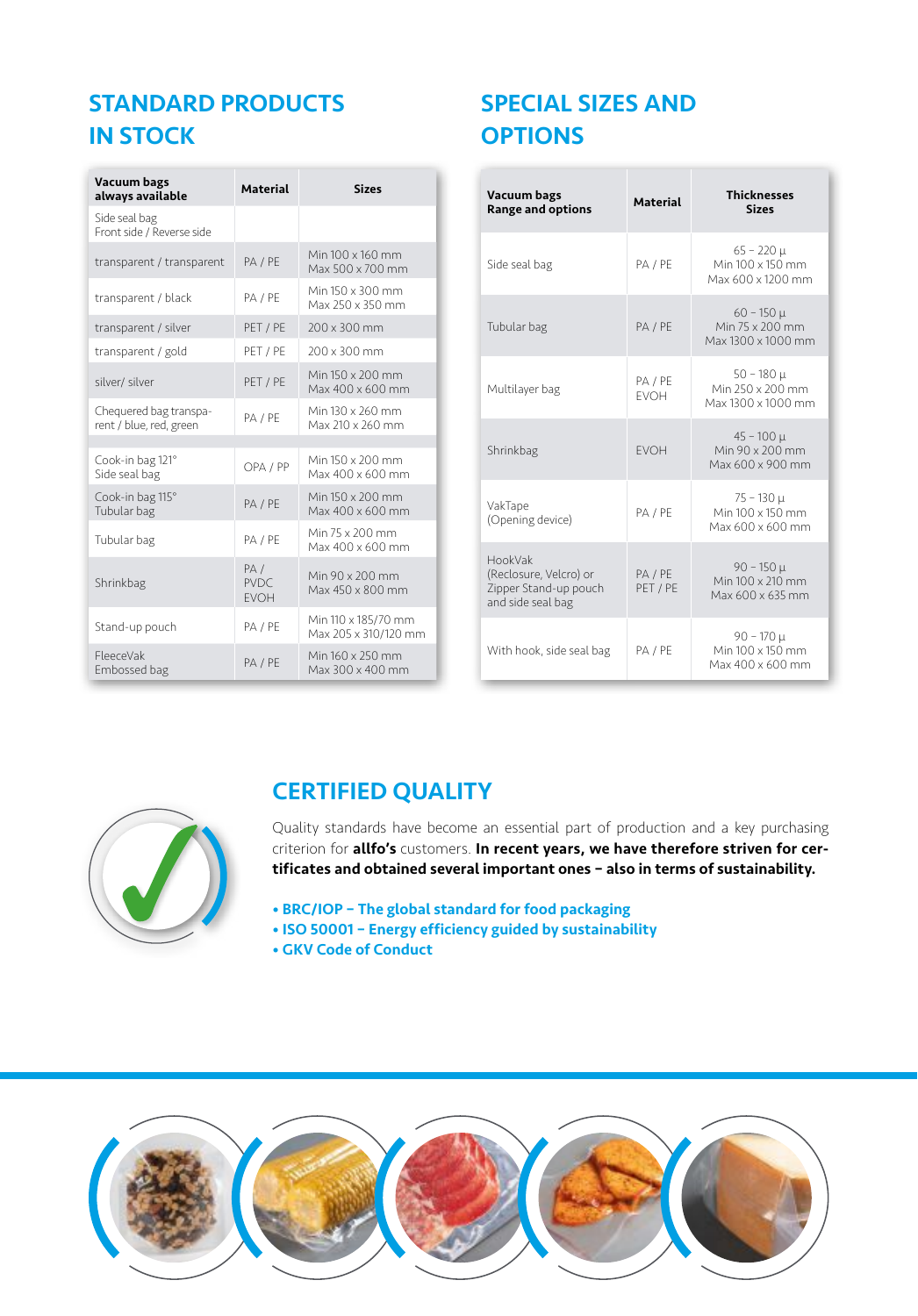### LARGEST AVAILABLE VARIETY FOR ALL VACUUM CHAMBER MACHINES

The range of bags from **allfo** 

Is it your intention to vacuum your product in a perfect bag? As the European market leader for vacuum bags, allfo supplies you with optimum packaging solutions quickly and reliably. We advise you competently and in accordance with your requirements; as a result you know which bag type made of high-quality PA/PE barrier film best suits your product and the applied packaging process. Whether you intend to package meat, sausage products, cheeses, fish, vegetables, ready meals or pet food: Vacuum bags from **allfo** retain the freshness of your product and extend its shelf life.

Our bags can be processed on all common vacuum chamber machines and provide variable oxygen barriers, thicknesses and widths, depending on your requirements.

#### Vacuum bags and their variety of applications

Did you know that our bags can be utilised for much more than only storing products? They are also perfectly suitable for pasteurising, sterilising, freezing and cooking – especially in the Sous-Vide method. Vacuum bags even allow meat and cheese to ripen to perfection. The functional bags are also used for pre-portioned sales packaging of meat, sausage products and cheese at the point of sale. Would you like to add colour to your packaging? No problem. We can even print high-quality motifs with up to 10 colours on your vacuum bag.

allfo would like to remain your favourite partner of choice in the future. We guarantee not only the excellent quality of our products, but also permanent availability through more than 200 different bag sizes occupying over 3,500 pallet spaces.

#### Side seal bag, the versatile type

We manufacture this three-edged vacuum bag type in more than one hundred different formats from high-quality PA/PE barrier film, which again we produce ourselves on state-of-the-art production lines. PA (polyamide) provides an oxygen barrier and aroma protection, while PE (polyethylene) ensures a moisture barrier and optimal sealing properties. Our best-selling bag variant is the transparent side seal bag with a thickness of 90my. A sophisticated material mix provides this bag type with the best prerequisites to make it ideal for packaging meat, sausage products, fish, cheeses, delicatessen and ready meals. The stable gas barrier ensures maximum product safety and aroma protection. Excellent printability and low air penetration rates due to high tear and puncture resistance are further advantages. Our side seal bags are equally suitable for packaging non-food, such as pharmaceutical, cosmetic, chemical and industrial products. Please note the diversity of our standard products and specialties on the general overview on the last page.

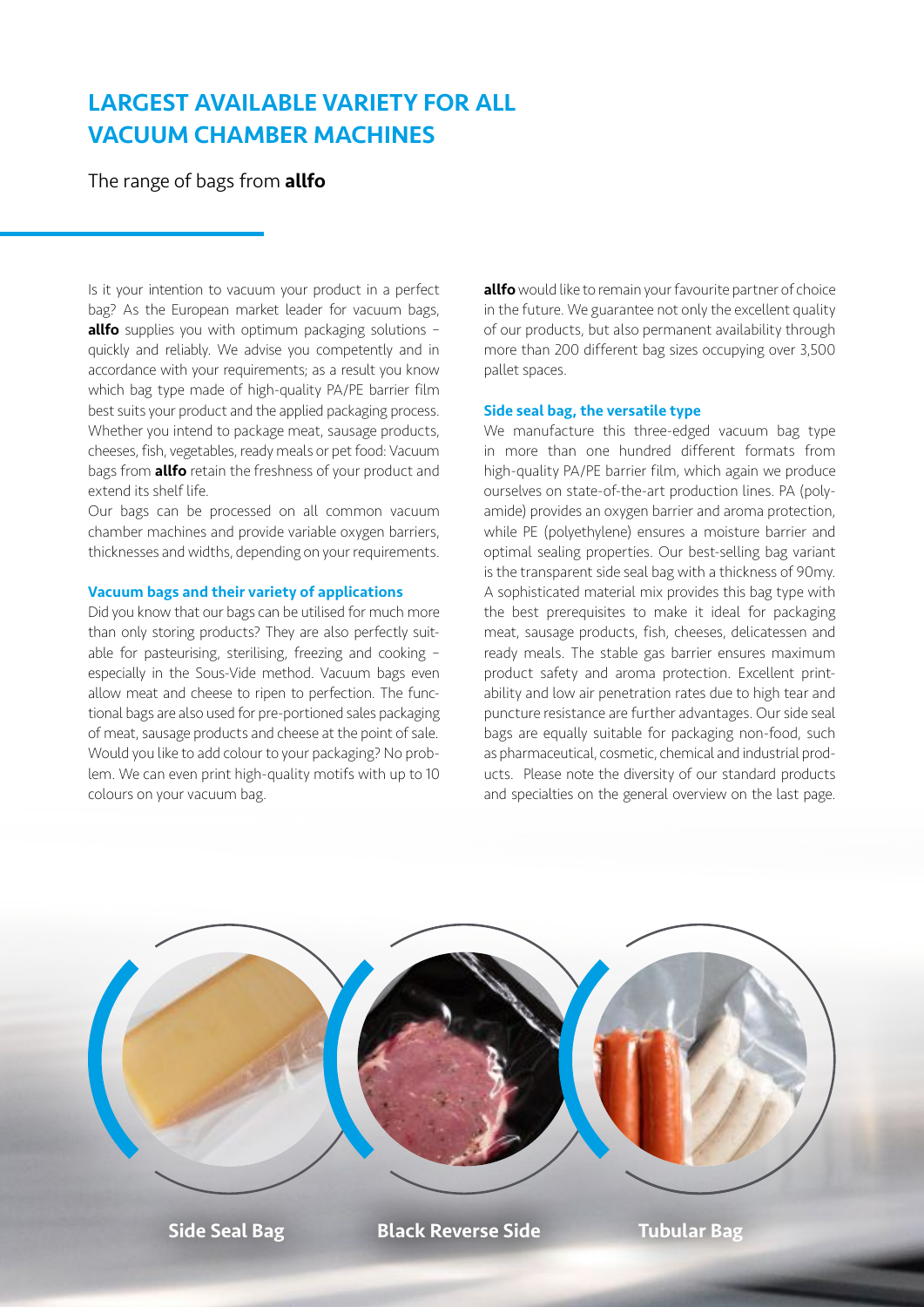#### Tubular bag, the slim type

"Perfect" is the desired attribute for your product presentation? In that case, our tubular bag without side seams is your first choice. It allows your product's shape and contours to be optimally accentuated. Sausages are appetizingly presented, pieces of cheese, fresh meat, sausage products, fish or snacks promise a mouth-watering treat. When it comes to tubular bags, we can supply almost any variant – from very slim to extra-large.

#### Multilayer bag, the special type

Our state-of-the-art extrusion lines allow us to combine various materials in multilayer bags. This is where our special expertise lies, e.g. to support ripening processes for various types of cheese, where a controlled gas exchange is required. Vegetables such as potatoes or beetroot equally require and benefit from this special kind of treatment. When it comes to highly hygroscopic products and very long shelf lives, we rely on special high barriers.

#### Shrinkbag, the skin-tight type

Would you like a second skin for your vacuum-packed product? For this purpose we highly recommend our shrink bags which we supply in two different variants. The ASB bag (PVDC) and the ASBC shrink bag with EVOH barrier. Both types are available with round bottom or side seam and can be delivered loosely or on chain. Overlapping sealing and processing is possible with both variants. They are particularly suitable for packaging fresh meat, meat and sausage products, frozen fish and non-ripening cheeses. Each bag is shrunk by immersion in hot water or by means of hot steam. Like a second skin, the shrink bag wraps itself tightly around the product while it stops meat juices from escaping.

#### Cook-in bag, the hot type

Hot and cold – our innovative cooking aids withstand both extreme sub-zero temperatures of -40°C and extremely high temperatures of up to 121°C equally well – without the risk of delamination, leakage, flex-cracking or streaking. They are especially recommended for the catering and food processing industries, due to their high quality. "Convenience" is the magic word whose products reduce kitchen work considerably. Our cookin bags are also used in "Sous-Vide" cooking, where the food is gently cooked at low temperatures. The convincing result of this cooking method is that the nature of the product is completely retained, as are its flavours and nutrients. Corn only gets its long shelf life through sterilisation. In this process, the yellow cobs are placed in side-seal cook-in bags made of OPA/PP 75/15 and heated to a temperature above 100°C. This vacuum bag

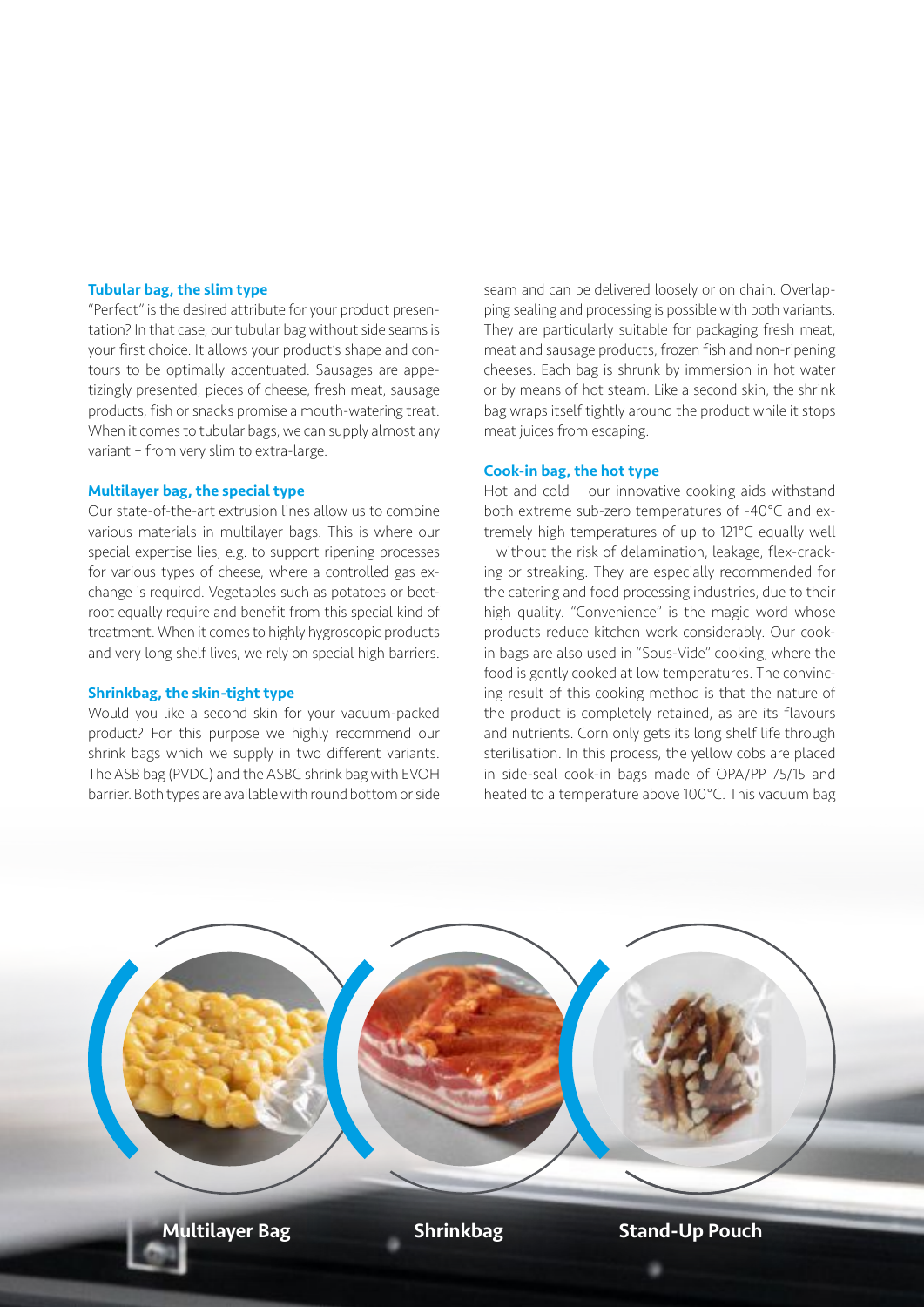

type tolerates temperatures of up to 121°C, making it therefore equally suitable for sterilisation in an autoclave.

#### Stand-up pouch, the steady one

It is almost impossible to find supermarket shelves without stand-up pouches on them, as they have established themselves with consumers and manufacturers alike. It remains steadily in an upright position, is easy to handle and tolerates cooking temperatures of up to 100°C. The consumer can easily pour or decant the content of the bag. Products remain fresh while their aroma is retained. Further advantages are the practical tear-open notch and the zip closure. Paper and paper-look variants are currently very popular. The stand-up pouch's large surface offers plenty of space for your brand's message. It is applied in up to 10 colours in flexo-printing.

#### VakTape, the opening device

How important a practical opening device can be becomes obvious by the time you try to open a package spontaneously without any functional aids. That is why we offer practical opening aids for our bags which can also be easily handled by consumers with motor impairments. "Easy opening" is also possible with vacuum bags by means of the integrated tear strip "VakTape". A slight pull on the tear cut is sufficient and the side-seal bag opens along the tape automatically. No scissors, no knife, no spilling.

#### HookVak, the reclosure

The HookVak is an innovative, food-safe and resealable Velcro closure that can be integrated into the bag at the customer's request. The sealing seam is located above the reclosure. This means that the bag is initially sealed airtight and can be opened in the classic way. The content is then completely or partially removed. To reseal the bag, it is merely necessary to press the Velcro fastener back in again. Compared to the zipper, the HookVac is easier to handle with chunky or pourable products. The zipper, on the other hand, offers the advantage that the bag opening is closed almost liquid-tight. In both cases the aroma of spices or tea is perfectly retained. Parmesan and other grated cheeses equally benefit from these practical opening aids.

#### FleeceVak, the embossed bag

Embossed bags are often used in the household or hobby sector, for example by hunters or fishermen. These bags have been designed to facilitate vacuuming processes through an inner honeycomb structure.